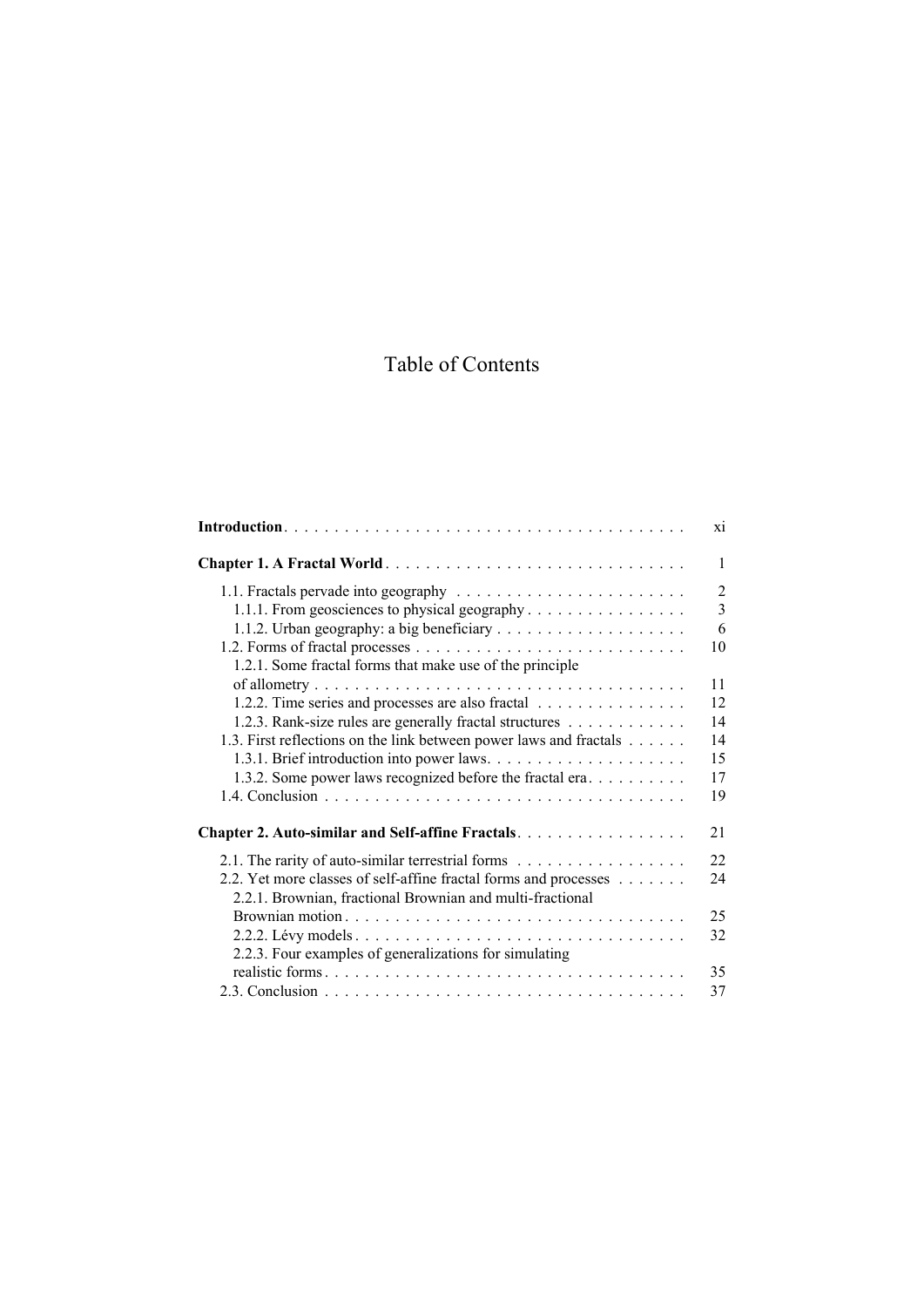| V1 |  | Fractal Geography |
|----|--|-------------------|
|----|--|-------------------|

| <b>Chapter 3. From the Fractal Dimension to Multifractal Spectrums</b>  | 39 |
|-------------------------------------------------------------------------|----|
| 3.1. Two extensions of the fractal dimension:                           |    |
|                                                                         | 40 |
| 3.1.1. Some territorial textures differentiated by their lacunarity.    | 40 |
| 3.1.2. Codimension as a relative fractal dimension                      | 41 |
| 3.2. Some corrections to the power laws: semifractals, parabolic        |    |
|                                                                         | 43 |
| 3.2.1. Semifractals and double or truncated Pareto distributions        | 43 |
|                                                                         | 45 |
|                                                                         | 46 |
| 3.3. A routine technique in medical imaging: fractal scanning           | 48 |
| 3.4. Multifractals used to describe all the irregularities of a set     |    |
|                                                                         | 50 |
| 3.4.1. Definition and characteristics of a multifractal                 | 50 |
| 3.4.2. Two functions to interpret: generalized dimension spectrum       |    |
|                                                                         | 52 |
| 3.4.3. An approach that is classical in geosciences but exceptional     |    |
|                                                                         | 54 |
|                                                                         | 56 |
|                                                                         | 57 |
| Chapter 4. Calculation and Interpretation of Fractal Dimensions         | 59 |
| 4.1. Test data representing three categories of fractals: black         |    |
| and white maps, grayscale Landsat images and pluviometric               |    |
|                                                                         | 60 |
| 4.2. A first incontrovertible stage: determination of the fractal class |    |
|                                                                         | 62 |
| 4.2.1. Successive tests using Fourier or wavelet decompositions.        | 63 |
| 4.2.2. Decadal rainfall in Barcelona and Beirut are fractional          |    |
|                                                                         | 73 |
| 4.3. Some algorithms for the calculation of the fractal dimensions      |    |
|                                                                         | 75 |
| 4.3.1. Box counting, information and area measurement                   |    |
|                                                                         | 75 |
| 4.3.2. A geographically inconclusive application from perception.       | 78 |
| 4.4. The fractal dimensions of objects and self-affine processes        | 80 |
|                                                                         | 80 |
| 4.4.2. High irregularity of decadal rainfall for Barcelona              |    |
|                                                                         | 84 |
|                                                                         | 85 |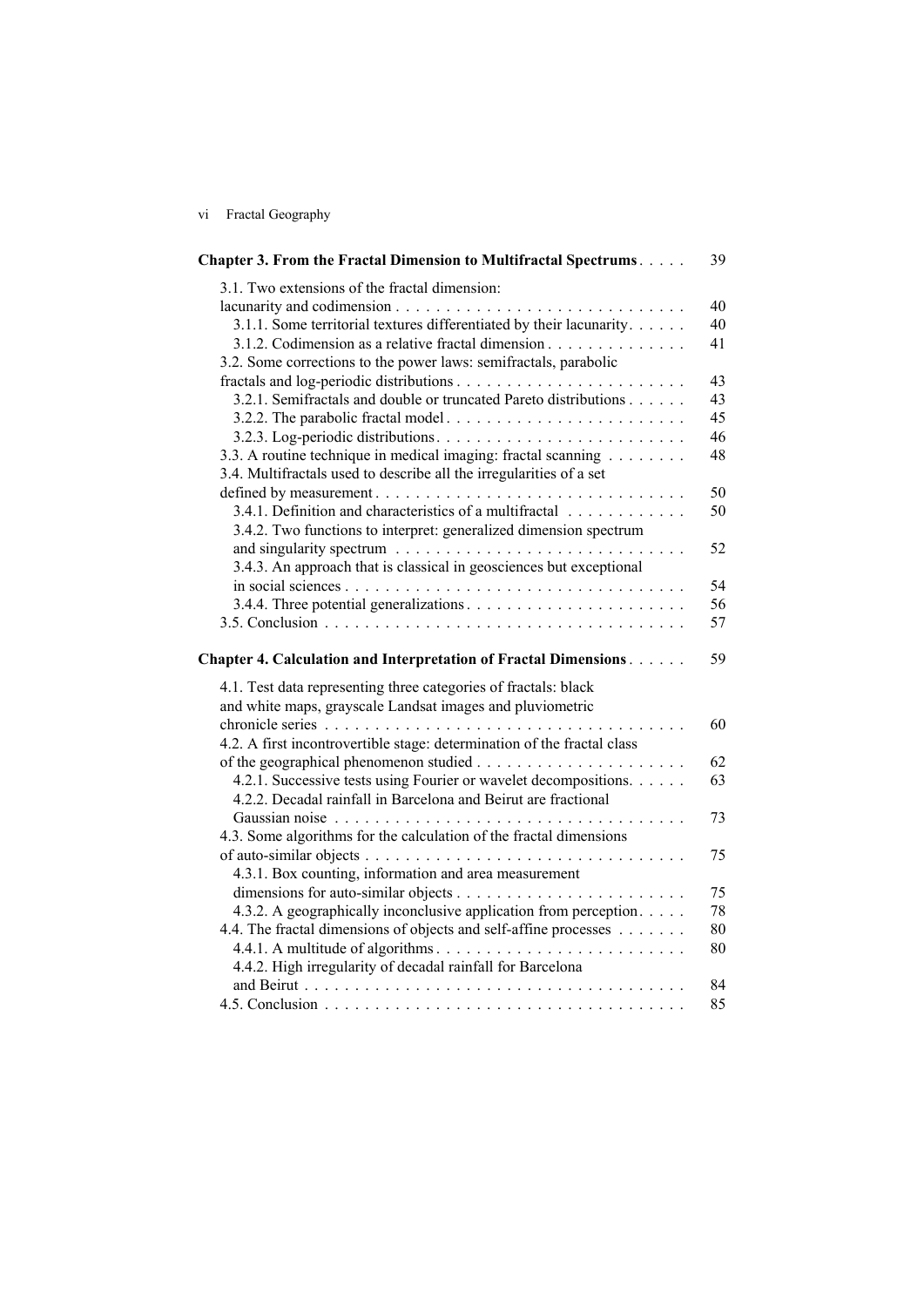|  |                   | . . |
|--|-------------------|-----|
|  | Table of Contents | V11 |
|  |                   |     |
|  |                   |     |

| Chapter 5. The Fractal Dimensions of Rank-size Distributions.                                                     | 87  |
|-------------------------------------------------------------------------------------------------------------------|-----|
| 5.1. Three test series: rainfall heights, urban hierarchies                                                       |     |
| and attendance figures for major French museums                                                                   | 88  |
| 5.2. The equivalence of the Zipf, Pareto and Power laws                                                           | 89  |
| 5.3. Three strategies for adjusting the rank-size distribution curve                                              | 92  |
|                                                                                                                   | 92  |
| 5.3.2. Adjusting the only linear part of the curve<br>5.3.3. Choosing the best adjustment, and therefore the most | 95  |
| 5.3.4. Which rank-size distribution should be used for Italian                                                    | 96  |
| towns, the main French agglomerations and all French communes?                                                    | 98  |
|                                                                                                                   | 101 |
| <b>Chapter 6. Calculation and Interpretation</b>                                                                  |     |
|                                                                                                                   | 103 |
| 6.1. Three data sets for testing multifractality: a chronicle series,                                             |     |
|                                                                                                                   | 104 |
| 6.2. Distinguishing multifractal and monofractal phenomena                                                        | 104 |
|                                                                                                                   | 105 |
| 6.2.2. A second statistical test: generalized correlation dimensions                                              | 107 |
| 6.3. Various algorithms for calculation of the singularity spectrum                                               | 111 |
| 6.3.1. Generalized box-counting and variogram methods                                                             | 111 |
| 6.3.2. Methods derived from wavelet treatment.                                                                    | 112 |
| 6.3.3. Interpretation of singularity spectrums                                                                    | 113 |
| 6.4. Possible generalizations of the multifractal approach                                                        | 116 |
|                                                                                                                   | 118 |
|                                                                                                                   |     |
| <b>Chapter 7. Geographical Explanation of Fractal Forms</b>                                                       | 121 |
|                                                                                                                   |     |
| 7.1. Turbulence generates fractal perturbations and multifractal                                                  |     |
|                                                                                                                   |     |

| 7.1. Turbulence generates fractal perturbations and multifractal |     |
|------------------------------------------------------------------|-----|
|                                                                  | 122 |
| 7.2. The fractality of natural hazards and catastrophic impacts  | 126 |
| 7.3. Other explanations from fields of physical geography        | 128 |
|                                                                  | 129 |
| 7.5. Harmonization of town growth distributions                  | 131 |
|                                                                  |     |
| 7.7. Understanding the formation of communication                |     |
|                                                                  | 136 |
|                                                                  |     |
|                                                                  |     |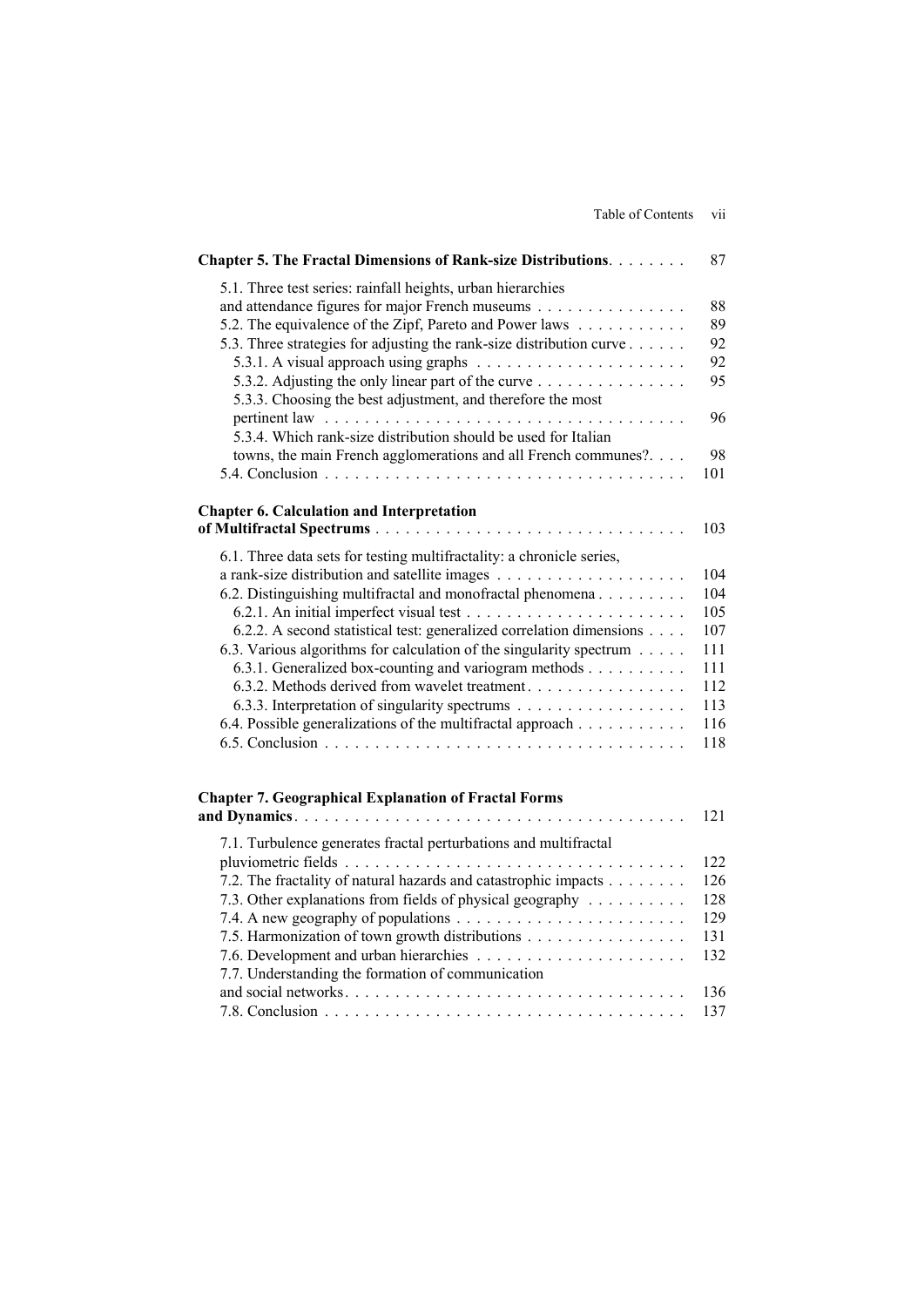| V111 | Fractal Geography |
|------|-------------------|
|      |                   |
|      |                   |

| <b>Chapter 8. Using Complexity Theory to Explain a Fractal World</b>                                                                                                         | 139                                                         |
|------------------------------------------------------------------------------------------------------------------------------------------------------------------------------|-------------------------------------------------------------|
| 8.1. A bottomless pit debate<br>8.2. General mechanisms for explaining power laws                                                                                            | 140<br>143<br>144<br>144<br>151<br>153<br>154<br>163<br>164 |
| <b>Chapter 9. Land-use Planning and Managing a Fractal</b>                                                                                                                   | 167                                                         |
| 9.1.1. Under-estimated hazards in preliminary risk assessments<br>9.1.2. Fractal networks, fighting epidemics                                                                | 168<br>168                                                  |
| 9.2. Fractals, segmentation and identification of objects                                                                                                                    | 171                                                         |
| 9.2.2. Some little-used fractal approaches using a GIS.<br>9.3. Fractals, optimization and land management                                                                   | 173<br>173<br>177<br>177<br>179<br>180                      |
|                                                                                                                                                                              | 183                                                         |
| C.1. Some tools and methods for quantifying and qualifying<br>C.2. A recap on geographical irregularities and disparities<br>C.3. A paradigm that gives rise to new land-use | 184<br>186<br>189                                           |
|                                                                                                                                                                              | 191                                                         |
| A.1. Preliminary thoughts on fractal analysis software<br>A.3. Software programs for the visual approach of a satellite                                                      | 191<br>192                                                  |
| A.4. Software programs for calculating fractal dimensions                                                                                                                    | 193<br>198                                                  |
| A.5. Software programs for calculating the fractal dimensions                                                                                                                | 208                                                         |